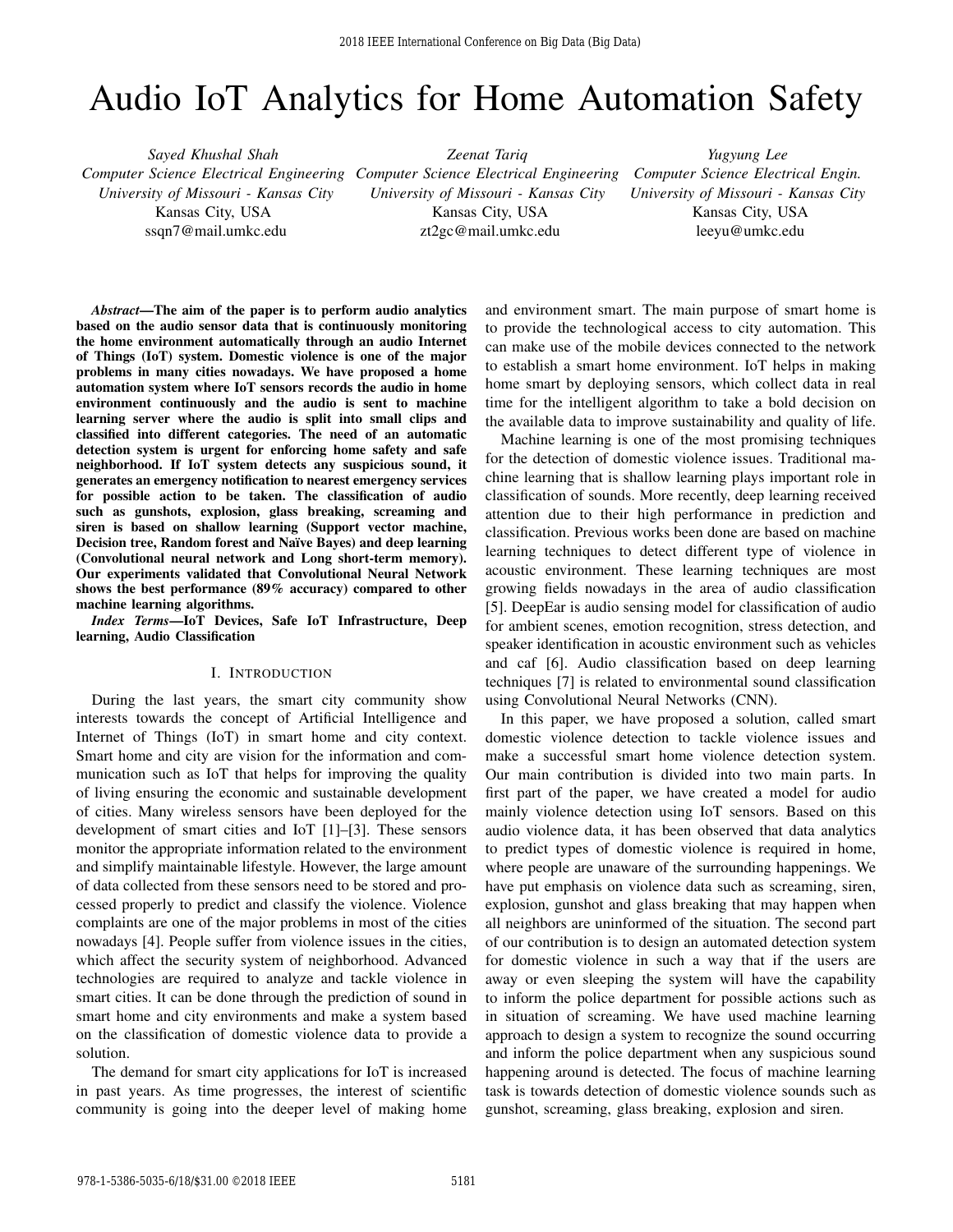The rest of the paper is organized as follows. Section II describes the related work about machine learning models, IoT technology and domestic violence data. Section III explains the analysis of IoT sensor data, the design of the model, and the workflow of smart domestic violence detection system for smart home. Results and evaluation of our smart domestic violence detection model are described in Section IV. Section V explains the conclusion and future work.

## II. RELATED WORK

## *A. IoT Analytics*

Sandulescu et al. [8] presented the idea to recognize stress level of person using sound features. They have designed an android application which has the capability to recognize the stress level by using a buffer recording session using shallow learning algorithm such as Support Vector Machine (SVM). The authors proposed to use microphone recording to improve the recognition of the stress level of a person. Stress can also cause someone to commit crime, however the author did not discuss that point in this paper. According our research we have more emphasis on IoT sensors rather than restricting to any platform. The sensors have the capability to detect sounds and recognize any suspicious activities related to violence. We have used machine learning algorithms for the classification of domestic violence related sounds.

Navarro et al. [9] mainly focused on environmental acoustics generated in cities. They considered noise as one of the major issues in town by collecting large data using the IoT sensors. However, the work emphasizes more on the collection of huge datasets. Our approach is based on designing of IoT system for home security, domestic violence data and the main attention is towards data analytics to predict and classify the domestic violence based on machine learning algorithms which are connected to a real-time detection system to inform police department automatically.

Zanella et al. [10] presented IoT enabled cities where they focused on urban area in the city of Padova, Italy where joint research was conducted with the city municipality. The survey on their IoT enabled services for communication technology, protocols, and architecture has paid the main attention towards the network architecture. Our approach is based on IoT setup and machine learning techniques, where we predict and classify the sound of domestic violence to take an appropriate action.

Nam et al. [11] considered the problem of smart city environment into three major things. First, they proposed the smart infrastructure for making a city smart. Second, they showed the involvement of people in social activities through social media platform. Third, they considered the governance of smart city project through institutions and the involvement of people in smart city project to facilitate the citizens. The authors discussed the concept of the interconnection between technology, human, and institutions in smart city. However, they did not consider any aspect of dealing with domestic violence issues and machine learning models for violence detection. Our focus is on domestic violence detection and classification in real time through machine learning algorithms.

# *B. Machine Learning Classification*

Choi et al. [12] proposed Convolutional Recurrent Neural network (CRNN) for music classification. The last convolutional layers are replaced by Recurrent Neural Network (RNN), and both the classifiers are used for feature extraction and summarization, respectively. Computational controlled experiments were performed by changing the parameters of the networks.

Salamon and Bello presented the data augmentation technique [13] for environmental sound classification using Deep Convolutional Neural Network (DCNN). The deformation of audio was performed through time stretching, pitch shifting, dynamic range compression, and background noise.

Tang et al. [14] classified music genres using hierarchical Long Short Term Memory (LSTM) model. They have used a divide and conquer approach by dividing the ten genre musical data into a set of mild music and strong music dataset. The primary limitation was very small dataset and as the number of epochs increased overfitting occurred. They showed that Recurrent Neural Network (RNN) is more powerful network which reuses the parameters and learns from the previous states.

A multi label Recurrent Neural Network (RNN) has been proposed by Giambattista et al. [15] in the shape of bi directional Long Short Term Memory Recurrent Neural Network (LSTM-RNN) for polyphonic sound event detection in real life recordings. The dataset was augmented through time stretching, subframe time shifting and blocks mixing techniques and mapped to the Long Short Term Memory (LSTM) model. Piczak [7] proposed CNN for classification of environmental sounds. The architecture consists of two convolutional rectified layer unit by applying max pooling, two fully connected hidden layers, and a softmax output layer. The data was augmented through the random time delays and pitch shifting. Using *librosa* implementation, *Mel Spectrograms* were extracted from all audio files, resampled and normalized with different window sizes.

Saki et al. [16] highlighted the implementation of a system that captures the sounds in real time and is also tested on real field as an Android or iOS mobile application for classification of noise by applying Random Forest classifier. The emphasis was put on subband features. They covered the aspect of sound in signals, but they did not put any focus on other machine learning approaches apart from Random Forest. Our strategy in machine learning is mainly focused towards the comparison of several models in shallow learning and deep learning.

Atrey et al. [17] discussed the audio feature detection, when the traditional video surveillance fails due to dark. Audio can be considered as the vital feature at any time of the day. Previously, research has been done to detect cough sound or gunshot, but the authors claims that their research is better than the previous versions in the same field by considering human crying, shouting etc. They proposed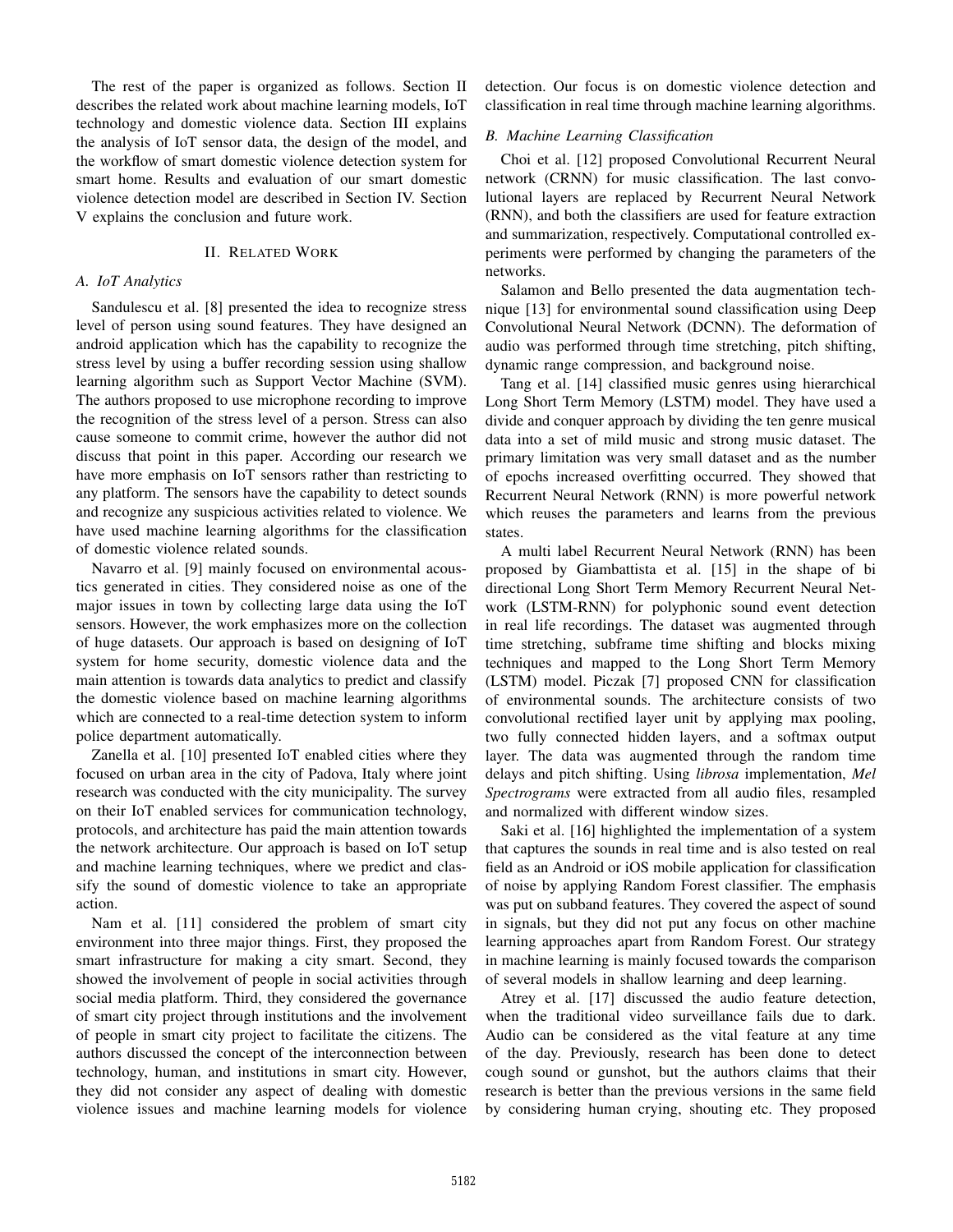

(a) Smart Home Environment (b) IoT Audio Recognition System

Fig. 1. IoT Audio Analytics for Smart Home

a system which is using microphone sensors. Four features such as Zero Crossing Rate (ZCR), Linear Predictive Coding (LPC), Linear Predictive Cepstral Coefficient (LPCC) and Linear Frequency Cepstral Coefficient (LFCC) are extracted and GMM algorithm is applied for the classification of audio signals. By using GMM, they extracted the foreground and background sound and finally detecting excited and emotional sounds. They did comparison based on different audio features. While in our system we detect audio from IoT sensor and classify the sounds using machine learning techniques.

Although previous works were based on IoT, violence data and machine learning model, every model has specific limitation i.e. some of the work focus on classification while other worked on regression. Our approach is mainly focused on both shallow learning and deep learning models to perform a comparison with a real-time complaint system. We have used IoT sensors to detect sounds and finally considered domestic violence sounds to evaluate the proposed machine learning models. Based on the accuracy, a real-time domestic violence complaint will be submitted to the server.

## III. IOT AUDIO ANALYTICS FOR SMART HOME

### *A. Smart Home Environment*

Our model is based on real time solution to violence through sound detection using sensors and classification of domestic violence sounds using machine learning approach. The scope of the model does not depend on IoT solely. We performed real time testing using sensors and detection of sound. The domestic violence classification for smart home is based on machine learning. We are motivated to propose smart violence detection to provide home safety that will help in maintaining a safe neighborhood (as shown in Figure I(a)). The smart domestic violence detection system can detect the violence happening around and classifies the sound using machine learning algorithms.

#### *B. Smart Home Audio Recognition Model*

The architecture of smart domestic violence detection system is shown in Figure I(b). The smart domestic violence detection system has the capability to work in a smart home environment. During the design phase of the system, our focus was on the domestic violence and emergency issue that can be reported to the police department with minimum human intervention constrained by living in a neighborhood. For example, if a person is sleeping or unaware of any suspicious activity, the system has capability to recognize the violence sound and report it to the police department. Smart violence detection is capable enough to classify the sounds in the environment due to the machine learning model trained with the domestic violence data. The system intelligently detects the violence together with the intensity of the sound. An automatic complaint generated will be sent to the server with priority level indicating if a quick response to the incident is needed.

# *C. IoT Device Design*

The smart domestic violence detection system is considered as a detection and complaint system for the resident when they are in the state of emergency. As shown in Figure 2, we have used Arduino pro mini version for our system design. The audio sounds are recorded in SD card with the system ability to split audio file into 10 second clips. We have used MAX9814 microphone which has the automatic gain control feature. MAX9814 amplifies the sound coming from a distance and controls very loud sound while considering noise cancellation. For demo purpose we have used LiPo battery which can give power back up of up to 8 hours to Arduino micro.

### *D. Machine Learning with the Audio Dataset*

D.1. Workflow: Our classification for sound data was conducted based on the data analytics workflow with machine learning algorithms as shown in Figure 3. Machine learning algorithms play the main role in classifying sounds which falls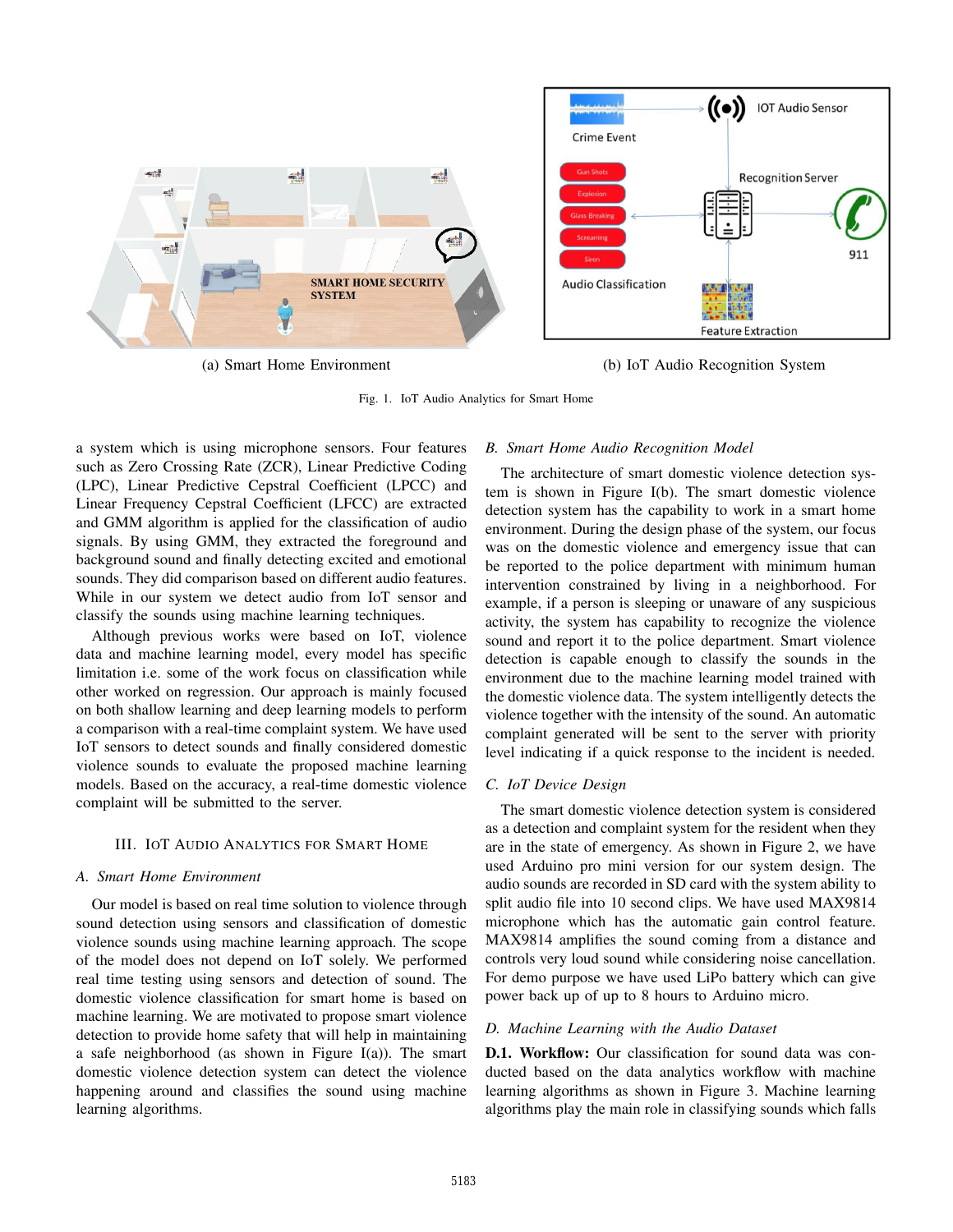

Fig. 2. IoT Device Prototype for Audio IoT Analytics

under the category of emergency and domestic violence such as *screaming*, *gunshots*, *siren*, *explosion*, and *glass breaking*. Machine learning component recognizes a type of violence based on the features extracted from the input audio data. Through domestic violence sound classification, complaint is sent to the server to respond according to the priority of the incident.



Fig. 3. Data Analytics Workflow

D.2. Feature Extraction: We have used librosa features [18]. The features extracted from the input audio data were *Mel Frequency Cepstral Coefficients (MFCC)*, *Chroma*, *Mel*, *Contrast*, and *Tonnetz*. Short Time Fourier Transform (STFT) is used to cut down the continuous signal into parts. Spectrograms operations such as inverse STFT and instantaneous frequency spectrogram are used for down streaming analysis of features [19]. *MFCC* is dominant for audio signal, speech recognition

and is based on the Short Term Spectral Feature [20]. The Mel-scaled representation covers the musical tone, pitch and chroma that encode harmony by conquering loudness of signal. The *Chroma* implementations are delivered in two ways: fixedwindow STFT and variable window constant-Q transform analysis. The *Tonnetz* function is another way of representing pitch and harmony, which is a geometric representation of pitch intervals derived from Chroma applied in audio and music [21].

D.3. Deep Learning: We have used two Deep Learning algorithms (CNN and LSTM) for classification of domestic violence sound. The use of different algorithms is required to find the best model, which can give us higher accuracy for the given dataset. The features are extracted from audio files separately, and these extracted features are processed by CNN and LSTM. Based on each algorithm the classification of domestic violence categories, for example, *gunshot*, *screaming*, *explosion*, *siren* and *glass breaking*, is performed. The performance comparison of the Deep Learning algorithms was compared with the Shallow Learning algorithms such as Random Forest, Support Vector Machine (SVM), Decision Tree, and Naïve Bayes.

*Convolutional Neural Network (CNN)* is a deep learning model applied on supervised learning comprised of convolutional layers with a subsampling step, followed by one or more layers as a fully connected layer. CNN has been an efficient and widely used model in the field of deep learning. The CNN based approach is used for classifying the classes rather than relying on manually engineered features for the recognition of the tasks, which include category classification, identifying the status of traffic signals or recognizing the exact house numbers [22].

The *Long short-term memory (LSTM)* network model can operate on recurrent memory blocks, in which one of the memory cells contains three multiplicative. The model can read, write, and reset the cell-based operation to avoid over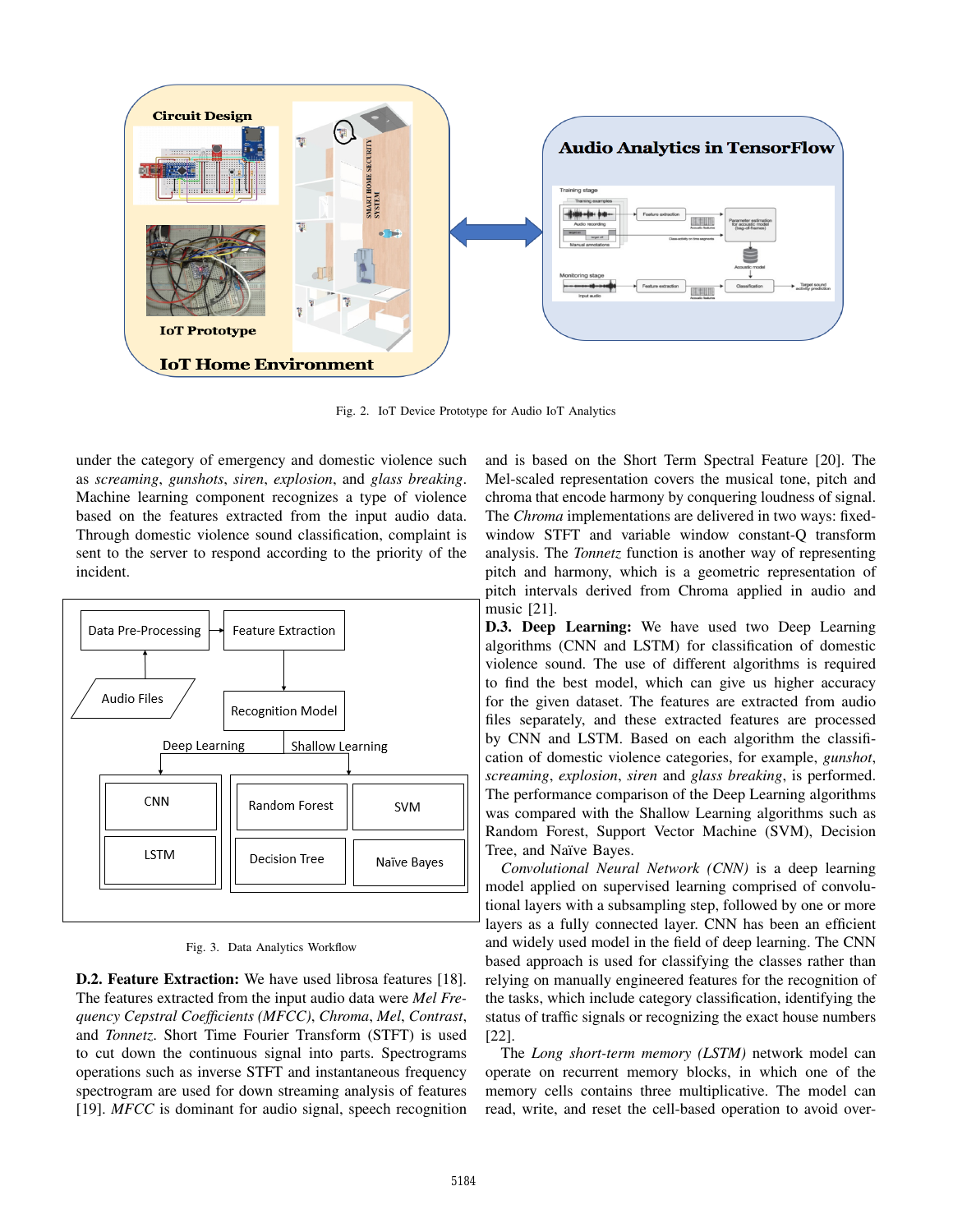fitting while learning by utilizing the temporal information of the cell for a specific duration of time.

Our analytical models are composed of two layers in the network, and we used our data to train a model with both layers. The first and second layers consist of 80 ReLU (Rectified Linear Unit) filters with max pooling on each layer and a stride size of 1 x 1. Finally, the training was performed using two fully connected hidden convolutional layers. We have used softmax as an activation for an output layer. For LSTM network, we considered two layers with Root Mean Square Propagation (RMSPROP) as an optimizer. In the first layer, we have used 128 neurons while the dropout is 0.05 and the recurrent dropout is 0.35. In the second layer, we considered 32 neurons with the same dropout and recurrent dropout. Finally, a fully connected layer with softmax as an activation function was applied.

# IV. RESULT AND EVALUATION

## *A. Dataset*

Based on our prototype, we have created a new dataset made out of free sounds [23] for classification. The dataset is based on violence categories, such as *gunshot*, *screaming*, *explosion*, *siren* and *glass breaking*. Each category has 150 audio data of 3 to 15 seconds each and has .wav format. For the audio dataset, we have set the batch size to 35. The data was split into 70% training and 30% testing with 1000 Epochs.

#### *B. Feature Extraction Results*

The model was designed in such a way that in first instance it extracts the five audio features from domestic violence audio data. The segmented information was used for analysis and the features extracted from librosa library [18] include *Short Term Fourier Transform*, *MFCC*, *Chroma*, *Tonnetz* and *Mel*. The extraction of MFCC features for each domestic violence category through the *librosa* library are shown in Figure 4, where the initially signal was turned into the frequency domain from the time domain through Fourier transformation. The power spectrum from frequencies were calculated and the Melfilter banks were applied. After the filters, the Mel scale and logarithm functions were applied with the power spectrum and at the last the Cepstrum based on Discrete Cosine Transformation (DCT) is used to extract the change in frequencies.

## *C. Classification Results*

In the evaluation, the proposed Deep Learning models (CNN and LSTM) were compared with the baseline shallow learning algorithms. The parameters of CNN and LSTM are shown in Table I. The baselines for the classification performance comparison include Random Forest, Support Vector Machine (SVM), Decision Tree, and Naïve Bayes.

Our deep learning models are implemented using Keras Tensorflow [24]. Table II shows the accuracy obtained from shallow learning and deep learning models. These models were tested for audio classification by dividing 30-70% testing and training. The best accuracy was obtained from Random Forest among the shallow learning algorithms (Random Forest,



Fig. 4. MFCC Feature Extraction

TABLE I PARAMETERS FOR CNN AND LSTM MODELS

| Parameters                    | Value         |
|-------------------------------|---------------|
| Training: Testing             | 70:30         |
| #Layers                       | $\mathcal{P}$ |
| #Epochs                       | 1000          |
| Total# Network Parameters     | 87,882        |
| CNN dropout                   | 0.05          |
| <b>LSTM</b> recurrent dropout | 0.35          |
| <b>Batch Size</b>             | 35            |

Support Vector Machine, Decision Tree, and Naïve Bayes), which was 78%. The accuracy of each algorithm is shown in Figure 5. The maximum depth for Decision Tree and Random Forest classifiers was set to none that achieved the best accuracy. Using the dataset, we obtained the highest accuracy of 89% with CNN. LSTM obtained a lower accuracy than the CNN model since LSTM requires a large dataset for the network to be trained.



Fig. 5. Classification Accuracy

We have also trained our deep learning models on different numbers of epochs range from 100 to 1000. We found that the best accuracy with the CNN model was achieved when the number of epochs was reached 1000. For LSTM, the best accuracy was obtained when the number of epochs was reached above 800. The accuracy scores with the varying